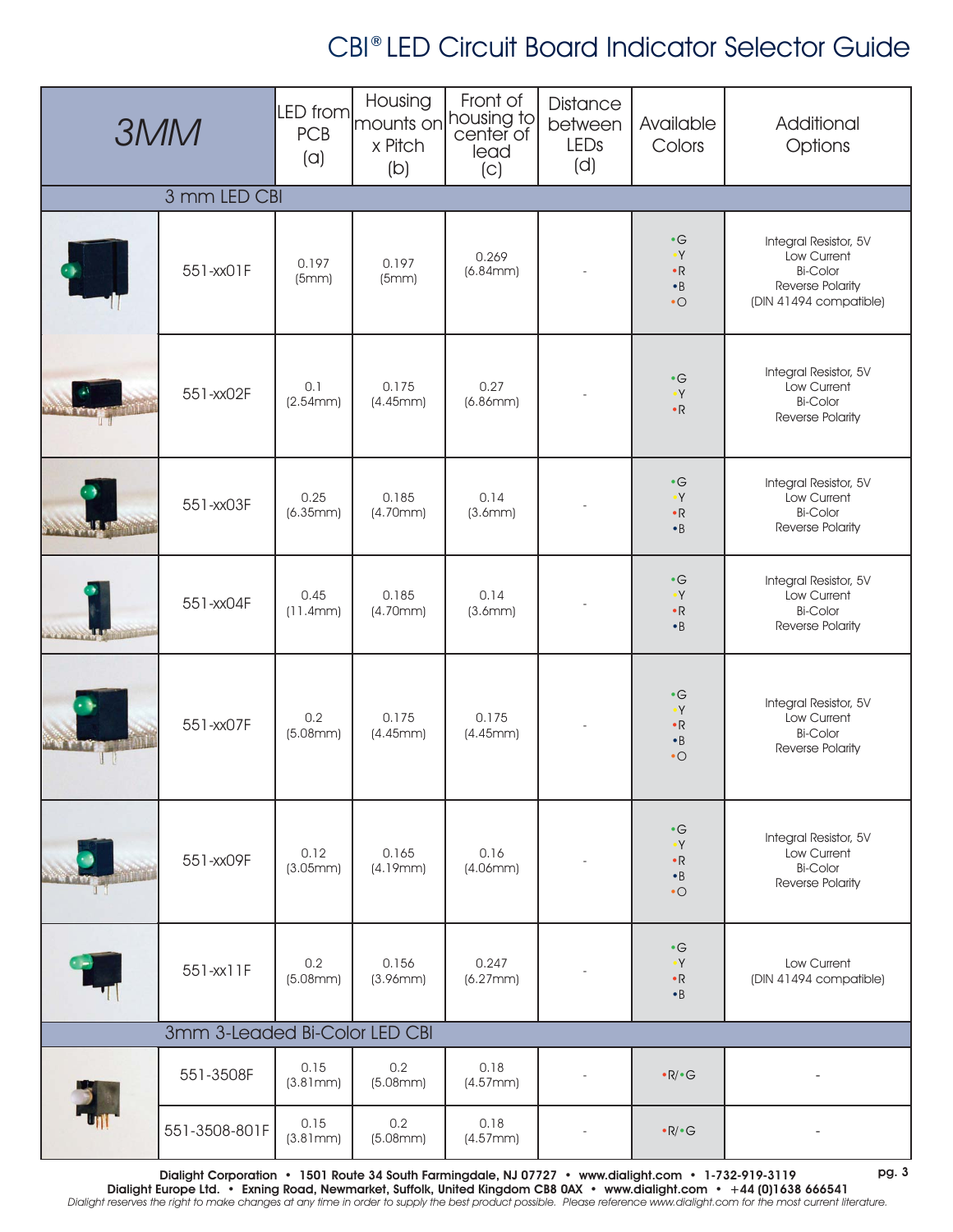| <b>3MM</b>            |                      | LED from<br><b>PCB</b><br>(a) | Housing<br>mounts on<br>x Pitch<br>(b) | Front of<br>housing to<br>center of<br>lead<br>(C) | <b>Distance</b><br>between<br>LEDs<br>(d) | Available<br>Colors                                                          | Additional<br>Options                                                                                                                          |  |  |
|-----------------------|----------------------|-------------------------------|----------------------------------------|----------------------------------------------------|-------------------------------------------|------------------------------------------------------------------------------|------------------------------------------------------------------------------------------------------------------------------------------------|--|--|
| 3mm Tri-Block LED CBI |                      |                               |                                        |                                                    |                                           |                                                                              |                                                                                                                                                |  |  |
|                       | 551-xx06-003F        | 0.1<br>(2.54mm)               | 0.54<br>(13.72mm)                      | 0.2<br>(5.08mm)                                    | 0.18<br>(4.57mm)                          | $\bullet$ G<br>$\bullet\,Y$<br>$\cdot$ R                                     | Low Current<br><b>Bi-Color</b>                                                                                                                 |  |  |
|                       | 551-xx07-003F        | 0.2<br>(5.08mm)               | 0.54<br>(13.72mm)                      | 0.2<br>(5.08mm)                                    | 0.18<br>(4.57mm)                          | $\bullet$ G<br>$\cdot Y$<br>$\cdot$ R                                        | Low Current                                                                                                                                    |  |  |
|                       | 3mm Quad LED CBI     |                               |                                        |                                                    |                                           |                                                                              |                                                                                                                                                |  |  |
|                       | 551-xx07-004F        | 0.2<br>(5.08mm)               | 0.68<br>(17.27mm)                      | 0.175<br>(4.45mm)                                  | 0.170<br>(4.32mm)                         | $\cdot G$<br>$\bullet\,Y$<br>$\bullet{\mathsf R}$<br>$\cdot$ O               | Integral Resistor, 5V<br>Low Current<br><b>Bi-Color</b><br>Reverse Polarity                                                                    |  |  |
|                       | 3mm Bi-Level LED CBI |                               |                                        |                                                    |                                           |                                                                              |                                                                                                                                                |  |  |
|                       | 553-xxxxF            | 0.1<br>(2.54mm)               | 0.175<br>(4.45mm)                      | 0.175<br>(4.45mm)                                  | 0.2<br>(5.08mm)                           | $\bullet$ G<br>$\bullet$ Y<br>$\cdot$ R<br>$\bullet$ B<br>$\cdot$ O          | Integral Resistor, 5V<br>Low Current<br><b>Bi-Color</b><br>Reverse Polarity<br>Non-Diffused<br><b>Blank Position</b>                           |  |  |
| $+$ $+$ $+$ $+$       | 553-xxxx-200F        | 0.100<br>(2.54mm)             | 0.175<br>(4.45mm)                      | 0.269<br>(6.84mm)                                  | 0.2<br>(5.08mm)                           | $\cdot$ R<br>$\bullet$ G<br>$\mathsf{Y}^\bullet$<br>$\bullet$ O<br>$\cdot$ B | Integral Resistor, 5V<br>Low Current<br><b>Bi-Color</b><br>Reverse Polarity<br>Non-Diffused<br>(DIN 41494 compatible)<br><b>Blank Position</b> |  |  |
|                       | 553-xxxx-300F        | 0.1<br>(2.54mm)               | 0.2<br>(5.08mm)                        | 0.2<br>(5.08mm)                                    | 0.2<br>(5.08mm)                           | $\cdot$ R<br>$\bullet$ G<br>$\bullet\,Y$<br>$\bullet$ O<br>$\bullet$ B       | Integral Resistor, 5V<br>Low Current<br><b>Bi-Color</b><br>Reverse Polarity<br>Non-Diffused<br><b>Blank</b>                                    |  |  |
| $1 - 1$               | 553-xxxx-400F        | 0.1<br>(2.54mm)               | 0.2<br>(5.08mm)                        | 0.269<br>(6.84mm)                                  | 0.2<br>(5.08mm)                           | $\cdot$ R<br>$\cdot$ G<br>$\bullet\,Y$<br>$\bullet$ O<br>$\bullet$ B         | Integral Resistor, 5V<br>Low Current<br><b>Bi-Color</b><br>Reverse Polarity<br>Non-Diffused<br>(DIN 41494 compatible)                          |  |  |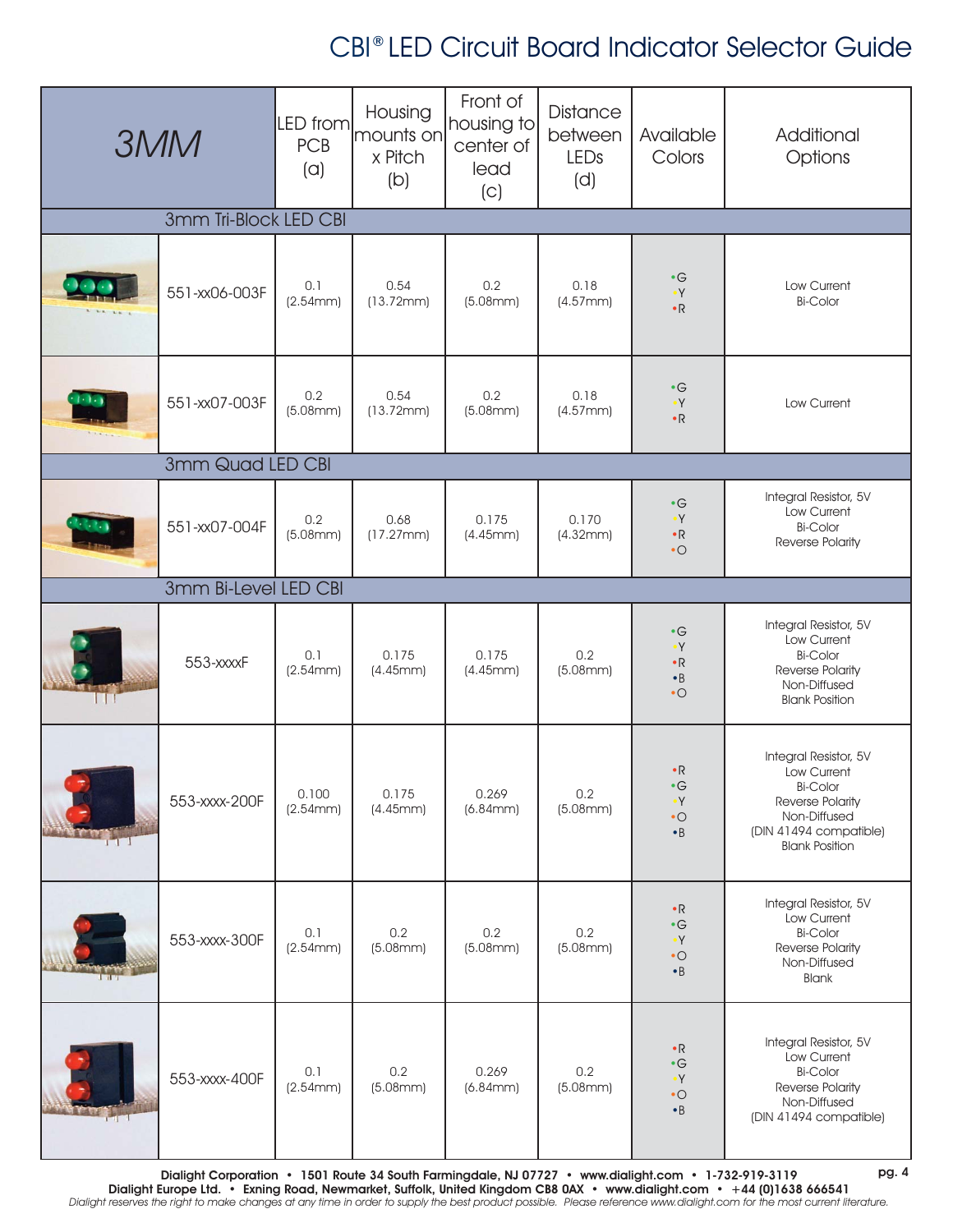| <b>3MM</b>                         |                                          | LED from<br><b>PCB</b><br>(a) | Housing<br>mounts on<br>x Pitch<br>(b) | Front of<br>housing to<br>center of<br>lead<br>(C) | Distance<br>between<br>LEDs<br>(d)                                             | Available<br>Colors                                                                                           | Additional<br>Options                                                                       |  |  |
|------------------------------------|------------------------------------------|-------------------------------|----------------------------------------|----------------------------------------------------|--------------------------------------------------------------------------------|---------------------------------------------------------------------------------------------------------------|---------------------------------------------------------------------------------------------|--|--|
| 3mm Ganged Array LED CBI           |                                          |                               |                                        |                                                    |                                                                                |                                                                                                               |                                                                                             |  |  |
| 11111                              | 553-xxxx-0xxF                            | 0.1<br>(2.54mm)               | 0.2<br>(5.08mm)                        | 0.175<br>(4.45mm)                                  | Vertical<br>0.2<br>(5.08mm)<br>Horizontal<br>0.2<br>(5.08mm)                   | $\cdot$ G<br>$\bullet$ Y<br>$\cdot$ R<br>$\cdot$ B<br>$\bullet$ O                                             | <b>Bi-Color</b>                                                                             |  |  |
| LIL                                | 553-xxxx-1xxF                            | 0.1<br>(2.54mm)               | 0.2<br>(5.08mm)                        | 0.27<br>(6.86mm)                                   | Vertical<br>0.2<br>(5.08mm)<br>--------------<br>Horizontal<br>0.2<br>(5.08mm) | $\cdot R - R$<br>$\cdot$ G- $\cdot$ G<br>$\cdot G - Y$<br>$\cdot Y-G$<br>$\bullet$ Y- $\bullet$ Y             | <b>Bi-Color</b>                                                                             |  |  |
|                                    | 553-xxxx-2xxF                            | 0.1<br>(2.54mm)               | 0.2<br>(5.08mm)                        | 0.27<br>(6.86mm)                                   | Vertical<br>0.2<br>(5.08mm)<br><br>Horizontal<br>0.2<br>(5.08mm)               | $\bullet$ G<br>$\bullet$ Y<br>$\cdot$ R<br>$\cdot$ B<br>$\bullet$ O                                           | <b>Bi-Color</b>                                                                             |  |  |
|                                    | 3mm High Density Narrow Bi-level LED CBI |                               |                                        |                                                    |                                                                                |                                                                                                               |                                                                                             |  |  |
|                                    | 569-011x-x00F                            | 0.09<br>(2.29mm)              | 0.132<br>(3.35mm)                      | 0.24<br>(6.10mm)                                   | 0.18<br>(4.57mm)                                                               | $\cdot$ R<br>$\bullet$ G<br>$\bullet\,Y$<br>$\bullet$ O<br>$\cdot$ B                                          |                                                                                             |  |  |
|                                    | 569-010x-xxxF                            | 0.09<br>(2.29mm)              | 0.264<br>(6.71mm)                      | 0.24<br>(6.10mm)                                   | 0.18<br>(4.57mm)                                                               | $\bullet$ R<br>$\bullet$ $\textsf{G}$<br>$\bullet Y$<br>$\bullet$ O<br>$\bullet$ B                            |                                                                                             |  |  |
|                                    | 3mm Bi-Level Array LED CBI               |                               |                                        |                                                    |                                                                                |                                                                                                               |                                                                                             |  |  |
|                                    | 553-xxxx-306F                            | 0.1<br>(2.54mm)               | 1.2<br>(30.48mm)                       | 0.2<br>(5.08mm)                                    | Vertical<br>0.2<br>(5.08mm)<br>Horizontal<br>0.2<br>(5.08mm)                   | $\cdot$ R<br>$\bullet$ $\textsf{G}$<br>$\bullet$ Y<br>$\bullet$ O<br>$\bullet$ B                              | Integral Resistor, 5V<br>Low Current<br><b>Bi-Color</b><br>Reverse Polarity<br>Non-Diffused |  |  |
| 3mm Bi-Level LED CBI Back Lighting |                                          |                               |                                        |                                                    |                                                                                |                                                                                                               |                                                                                             |  |  |
| 11 1                               | 553-22xx-100F                            | 0.1<br>(2.54mm)               | 0.175<br>(4.45mm)                      | 0.27<br>(6.86mm)                                   | 0.2<br>(5.08mm)                                                                | $\cdot$ R- $\cdot$ R<br>$\cdot$ G- $\cdot$ G<br>$\cdot G - Y$<br>$\cdot Y - G$<br>$\gamma \cdot \gamma \cdot$ | <b>Backlight</b>                                                                            |  |  |

Dialight Corporation • 1501 Route 34 South Farmingdale, NJ 07727 • www.dialight.com • 1-732-919-3119 Dialight Europe Ltd. • Exning Road, Newmarket, Suffolk, United Kingdom CB8 0AX • www.dialight.com • +44 (0)1638 666541 Dialight reserves the right to make changes at any time in order to supply the best product possible. Please reference www.dialight.com for the most current literature. pg. 5